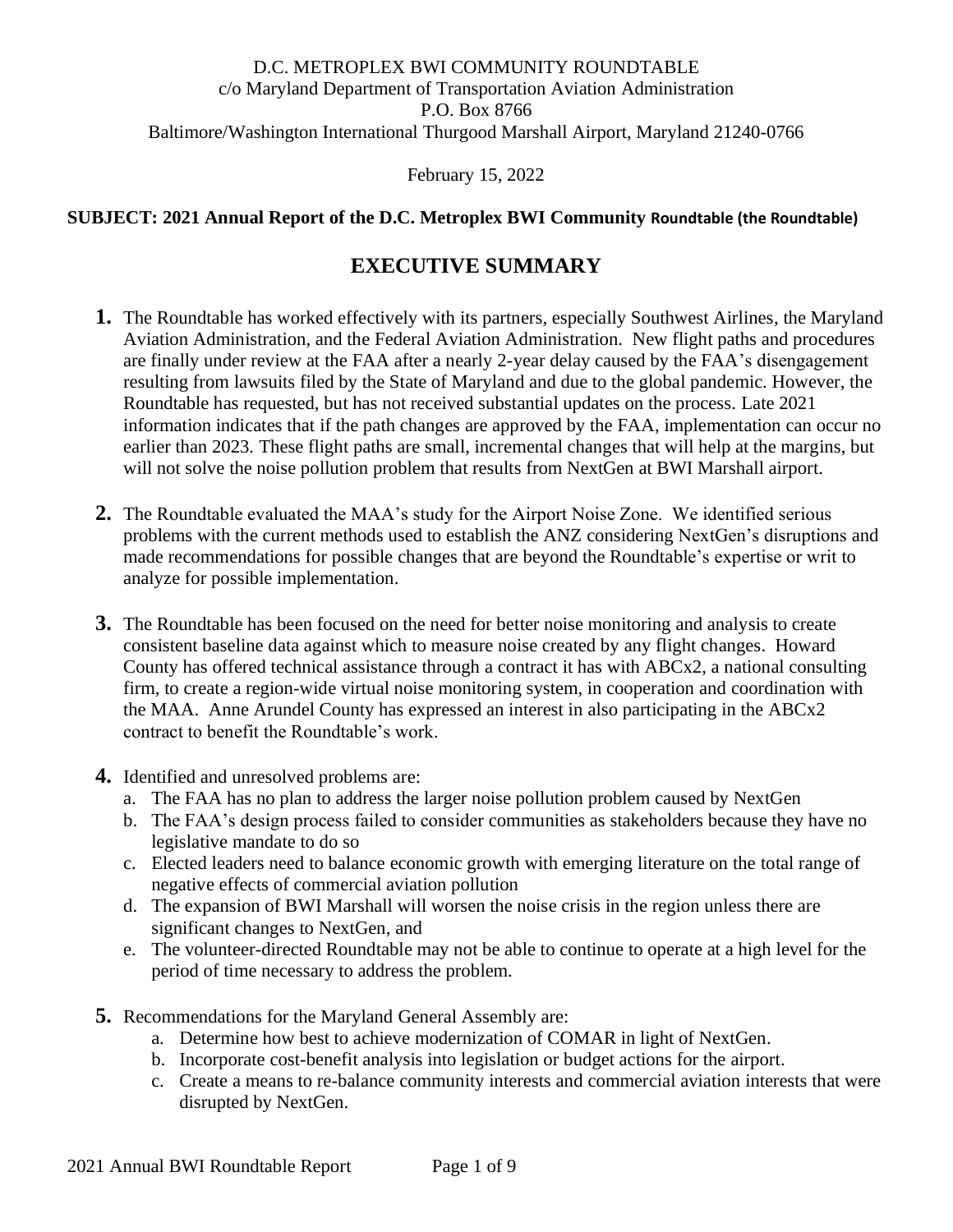#### **INTRODUCTION**

The D.C. Metroplex BWI Community Roundtable ("BWI Roundtable") hereby submits its fifth annual report. This report was approved by the Roundtable on February 15, 2022. This report is required by the BWI Roundtable charter with the Maryland Department of Transportation Aviation Administration (MDOT MAA or MAA). This report includes the following topics: History, 2021 Roundtable Meeting Dates, Roundtable Work with FAA and MAA, Other Roundtable Actions, Identified and Unresolved Problems and Risks, Recommendations and Conclusion.

#### **HISTORY**

The BWI Roundtable was formed at the request of the FAA and is hosted by the MAA. Through its meetings, the BWI Roundtable has worked with the FAA utilizing technical and other support provided by the MAA and by Southwest Airlines to seek solutions to harmful effects brought about by the implementation of the DC Metroplex project implemented under the NextGen program.

During its first meeting, held on March 21, 2017, the BWI Roundtable unanimously adopted the following resolution as a priority:

The DC Metroplex BWI Community Roundtable requests and recommends that the FAA immediately revert to flight paths and procedures that were in place prior to the implementation of NextGen and the DC Metroplex plan. Such reversions will provide urgent relief to residents adversely affected by these new flight paths and procedures while a more deliberate and public-facing process to develop and implement NextGen and the DC Metroplex plan is undertaken.

The BWI Roundtable has acted consistently with this request to the FAA and acknowledges that successful reversion and relief may not be achieved using current technology.

The BWI Roundtable works to provide the FAA, MAA, our federal elected officials and the Maryland General Assembly a concise picture of the significant negative impacts the NextGen/D.C. Metroplex program has inflicted upon unsuspecting Maryland residents. Especially impacted are residents living under the resultant flight paths. These same residents are also facing the likelihood/reality that additional concentrated flight paths will continue to result from the FAA's current rules of management of the airspace and the planned growth of Baltimore/Washington Thurgood Marshall Airport ("BWI Marshall")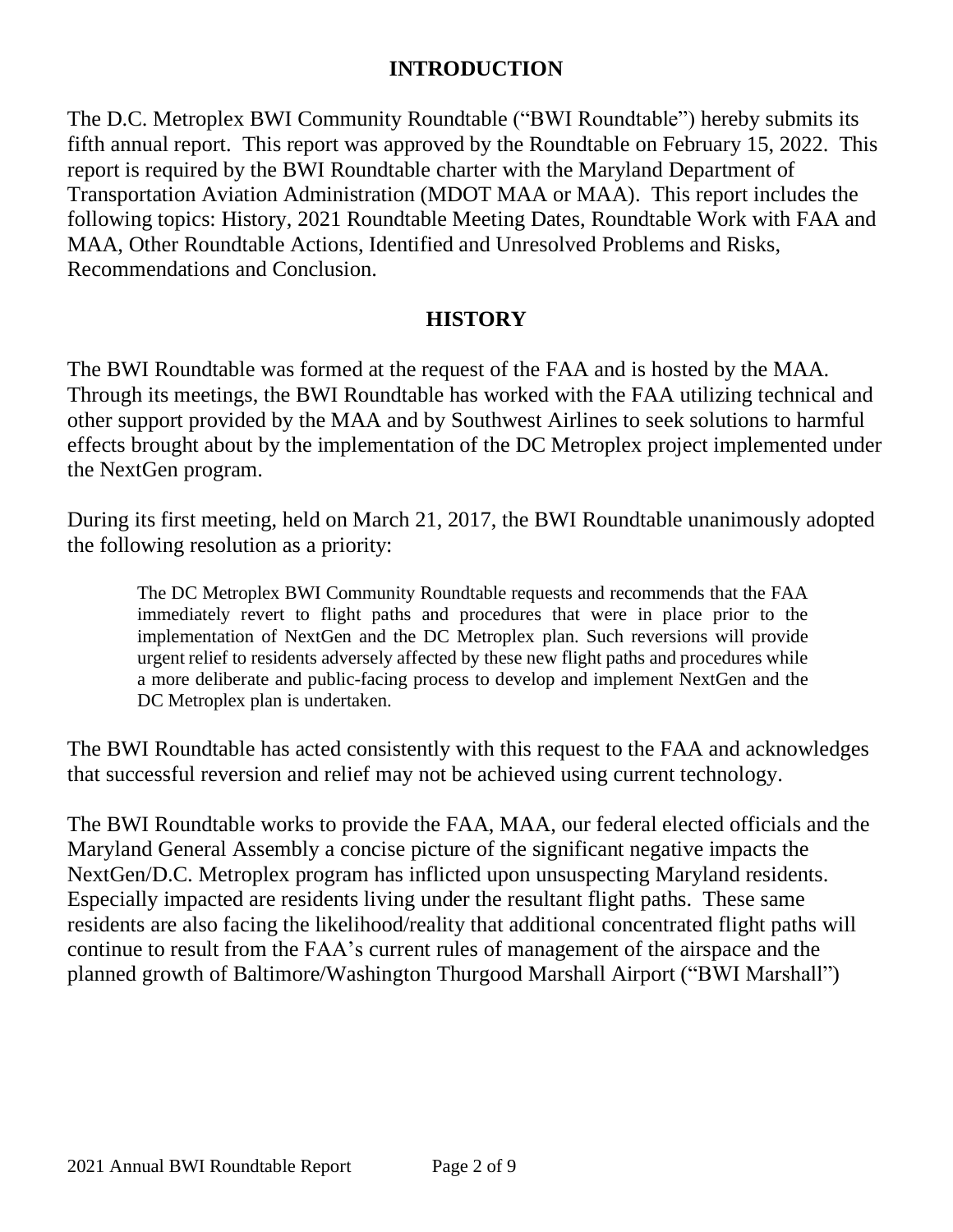#### **2021 ROUNDTABLE MEETING DATES**

The BWI Roundtable met as a working body on the following dates in 2021: January 19, February 9, March 9, April 13, June 15, July 13, September 14, October 19, and December 14. An additional meeting was held on April 27 to elect new leadership. Due to the continuing global pandemic, meetings were held virtually until July 13 when in-person meetings were resumed with a virtual option to accommodate everyone during the continuing global pandemic. The Roundtable appreciates the technical support for these virtual/inperson hybrid meetings provided by MAA.

The monthly meeting agendas, presentations and minutes of the meetings can be found on the MAA's website, see: [https://marylandaviation.com/environmental/environmental](https://marylandaviation.com/environmental/environmental-compliance-sustainability/dc-metroplex-bwi-community-roundtable/)[compliance-sustainability/dc-metroplex-bwi-community-roundtable/](https://marylandaviation.com/environmental/environmental-compliance-sustainability/dc-metroplex-bwi-community-roundtable/)

# **ROUNDTABLE WORK WITH FAA AND MAA**

Much of the BWI Roundtable's effort from its inception through 2019 was focused on developing and submitting a package of proposed flight procedure changes to the FAA Performance Based Navigation 7100.41A (PBN)<sup>1</sup> Working Group.

The proposed changes were developed by the MDOT MAA, the MDOT MAA's contractor Harris, Miller, Miller and Hanson, Inc. (HMMH) and industry representatives from Southwest Airlines (SWA) and were developed in response to the FAA's proposed procedure changes presented to the BWI Roundtable on April 24, 2018. The Roundtable's proposed flight procedure change package was submitted to the FAA in December 2019 so the proposed procedural changes could be included in the 2020 PBN Working Group process. However, delays due to the FAA's disengagement after the State of Maryland filed a lawsuit, followed by the pandemic, postponed the PBN Working Group design and analysis process until 2021.

**Throughout 2021, the BWI Roundtable has requested but has not received substantial updates from the PBN Working Group, nor has the Roundtable received any feedback indicating that the new flight paths would differ from those proposed.** The Roundtable understood the FAA's process consisted of a full design and analysis, followed by the environmental review process, and completed with test flights, training, and publication of procedures. However, as of early 2021, the Roundtable was under the impression the FAA expected this process to be completed by the summer of 2022, with the understanding that there are many factors which could contribute to delays.

<sup>&</sup>lt;sup>1\*</sup>The Performance Based Navigation 7100.41A process is the process by which the FAA makes procedural and other changes to the use of airspace.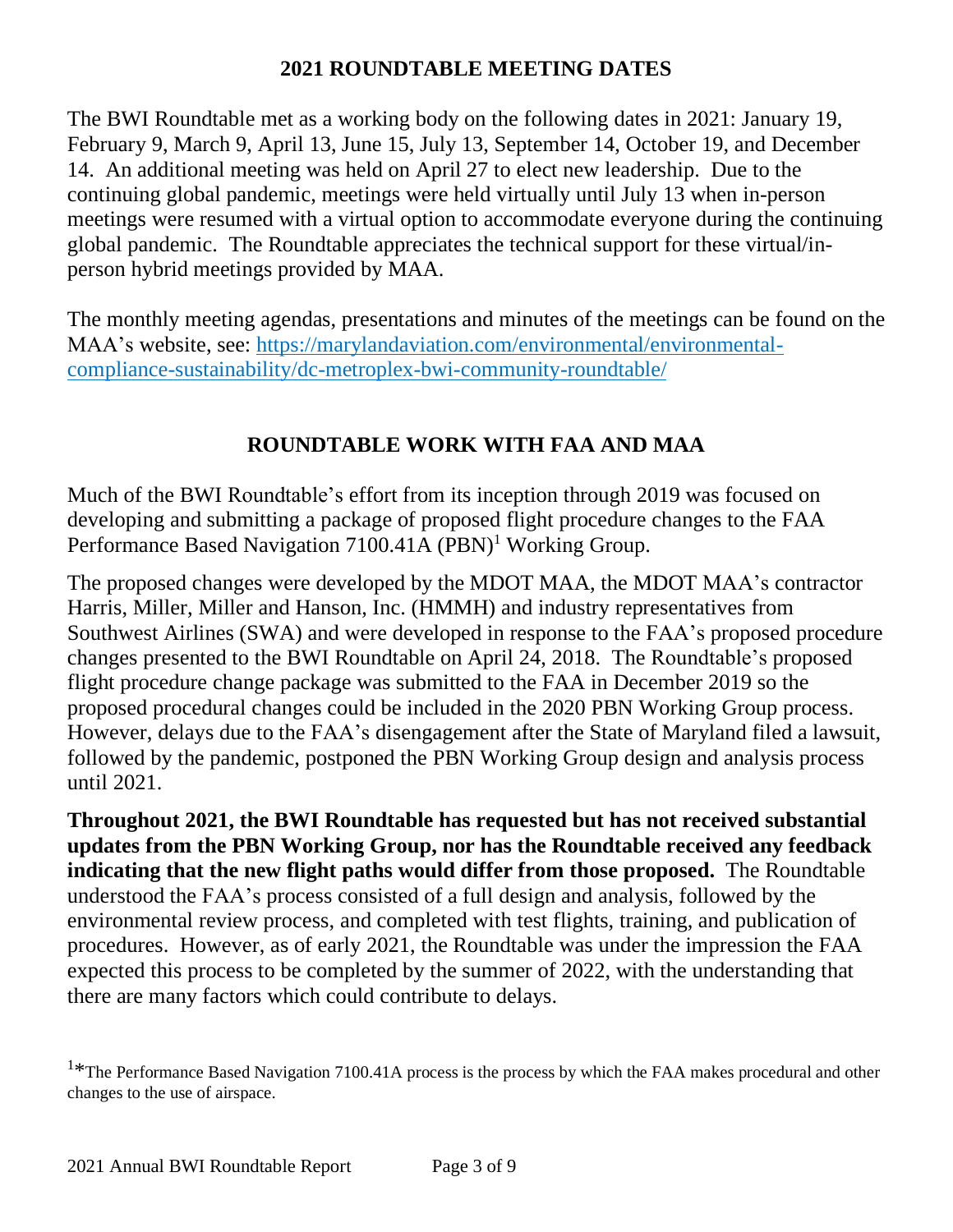In 2021, Roundtable discussions and public comments reflected frustration and impatience with the lack of progress or promise of any relief as flight traffic began to return to prepandemic levels. In November 2021, members of the Roundtable were made aware of a September 2021 Report to the Maryland General Assembly in which the MAA stated proposed revisions to FAA's published procedures submitted in December 2019 to the FAA "will run into 2023 before implementation of any feasible changes can occur."

There were suggestions and pleas for incremental changes to relieve the most acute situations where possible. However, the FAA requires the BWI Roundtable's proposal be treated as a single package for environmental review, which limits the FAA's ability to implement some parts of the proposal more quickly than others*.*

# **OTHER ROUNDTABLE ACTIONS**

While the BWI Roundtable waited for updates on the progress of the PBN Working Group, attention and efforts turned to the need for better noise monitoring and analysis. The January 2021 Roundtable meeting had two member-directed presentations on ANOMS (Airport Noise and Operations Monitoring System) and the ANZ (Airport Noise Zone). The BWI Roundtable's expertise and interest in these two topics was invaluable in several notable actions taken by the BWI Roundtable in 2021:

# **1. 2020 Airport Noise Zone (ANZ) Study Response**

The MDOT MAA develops and certifies the BWI ANZ pursuant to the Maryland Environmental Noise Act of 1974. The ANZ for BWI Marshall is required to be updated every five years (see Transportation Article, §§5-805, 5-806, and 5-819, Annotated Code of Maryland). In 2019 the BWI Roundtable chairperson and vice chairperson were included in the ANZ re-certification process as members of the MAA's Stakeholder Advisory Committee (SAC).

In February 2021, the BWI Roundtable evaluated the MAA's ANZ Study. The Roundtable identified serious problems with the current methods used to establish the ANZ in light of the significant hitherto unknown noise pollution resulting from NextGen. The Roundtable submitted comments and recommended significant changes to the ANZ update process and proposed numerous changes to the Noise Abatement Law (the ANZ Study Comments). The ANZ Study Comments provide a strong beginning towards changing COMAR regulations for the ANZ process in the future. However, the Roundtable is not the appropriate forum for analyzing those possible changes. The process is incredibly important to future efforts to mitigate noise pollution in Maryland. The full comment paper can be found on the Roundtable's webpage on the MAA's website, see: [https://marylandaviation.com/wp](https://marylandaviation.com/wp-content/uploads/2021/03/0209_ANZ-Study-Comment.pdf)[content/uploads/2021/03/0209\\_ANZ-Study-Comment.pdf.](https://marylandaviation.com/wp-content/uploads/2021/03/0209_ANZ-Study-Comment.pdf)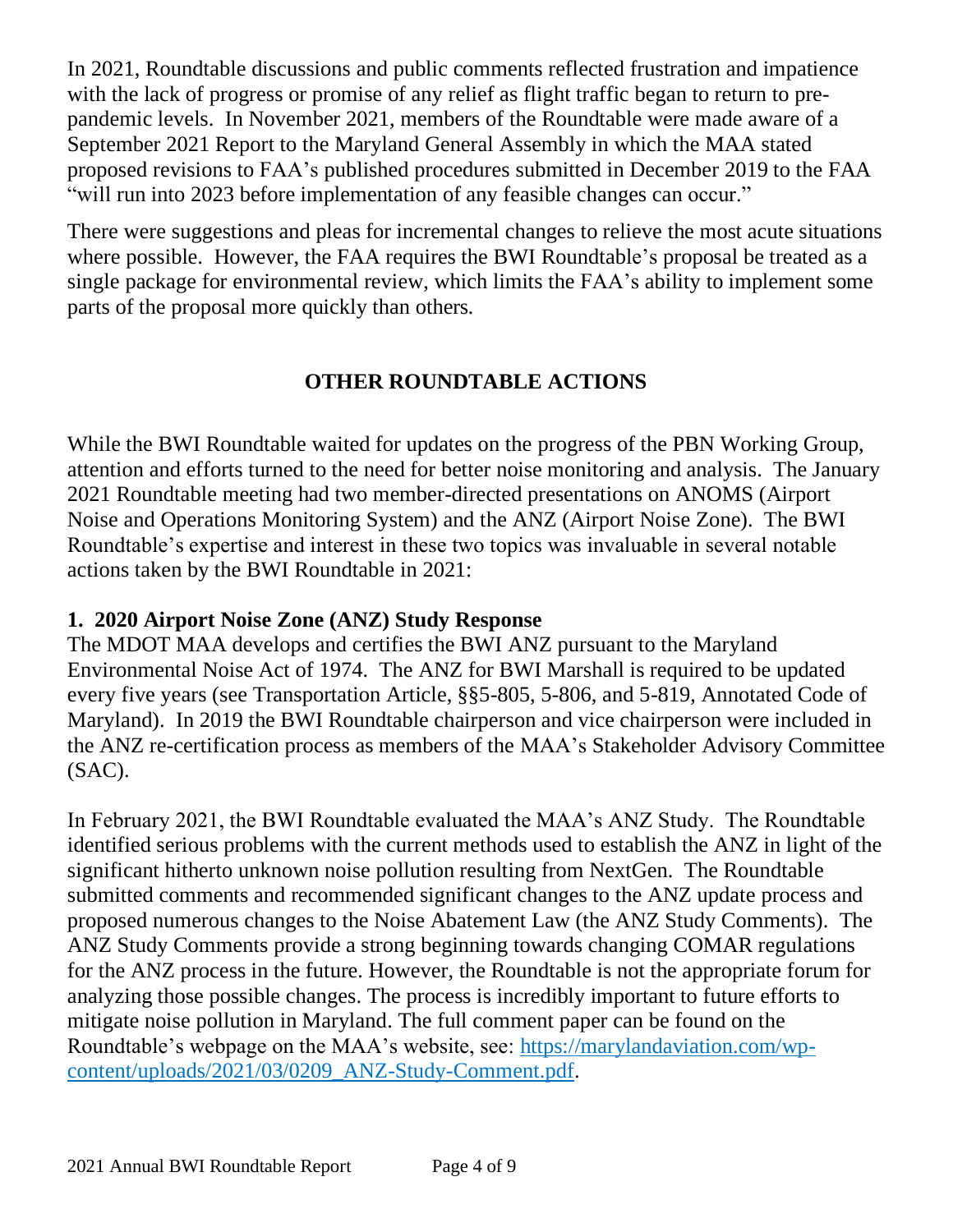# **2. Virtual Airport Noise and Operations Monitoring System (V-ANOMS)**

Currently, BWI Marshall's Airport Noise and Operations Monitoring System (ANOMS) consists of only 24 permanent noise monitors, which do not cover the entire area subjected to NextGen noise pollution. Given BWI's lack of a region-wide ANOMS, the BWI Roundtable has prioritized obtaining comprehensive, independent, and transparent noise monitoring and analysis for the region. Such a system would provide many advantages and would augment the current ANOMS. For example, this data could be used to create region-wide baseline metrics to compare noise levels before and after FAA's changes to flight paths, generate noise data to validate models used to create NextGen flight paths, and create robust and more complete metrics to assist with Maryland's modernization of the ANZ process.

In August 2021, Howard County's Executive Office contacted the BWI Roundtable to offer technical consulting assistance through a Howard County Office of Transportation contract with ABCx2, using funds provided by the Howard County Executive and the Howard County Council. ABCx2 is a community-focused company capable of providing solutions to airport noise issues through community and industry engagement. After initial meetings to obtain a general idea of the capabilities offered by ABCx2, the Technical and Legislative committees of the Roundtable formed the Joint Technical and Legislative committee to evaluate and recommend the most effective way to proceed. Of particular interest was ABCx2's expertise in generating noise data based on actual and modeled flight paths through system-defined virtual noise monitors. Deployment of a region-wide network of virtual noise monitors would help to overcome a major limitation of current noise monitoring, which is the inadequate number of physical noise monitors and the resulting lack of comprehensive noise data.

To proceed, the Joint committee presented a resolution which was passed unanimously by the Roundtable on September  $14<sup>th</sup>$ , 2021. The resolution authorized the Joint committee to work with Howard County and ABCx2, in coordination and cooperation with the MAA and HMMH, Inc., to design a workplan to be presented to the Roundtable for consideration. The full resolution can be found on the Roundtable's webpage on the MAA's website, see: [https://marylandaviation.com/wp-content/uploads/2021/09/Resolution-to-investigate-HoCo](https://marylandaviation.com/wp-content/uploads/2021/09/Resolution-to-investigate-HoCo-tech-assistance.pdf)[tech-assistance.pdf.](https://marylandaviation.com/wp-content/uploads/2021/09/Resolution-to-investigate-HoCo-tech-assistance.pdf)

In December 2021, Anne Arundel's County Executive office agreed to be a contributing partner with Howard County and provide funding for the proposed ABCx2 work.

Work will continue toward presenting the ABCx2 ANOMS work plan to the Roundtable in February or March of 2022. It is our hope that the V-ANOMS system will become operational during calendar year 2022 and begin providing baseline data to be used for preand post-intervention analysis of noise pollution across the region generated by NextGen flight path changes.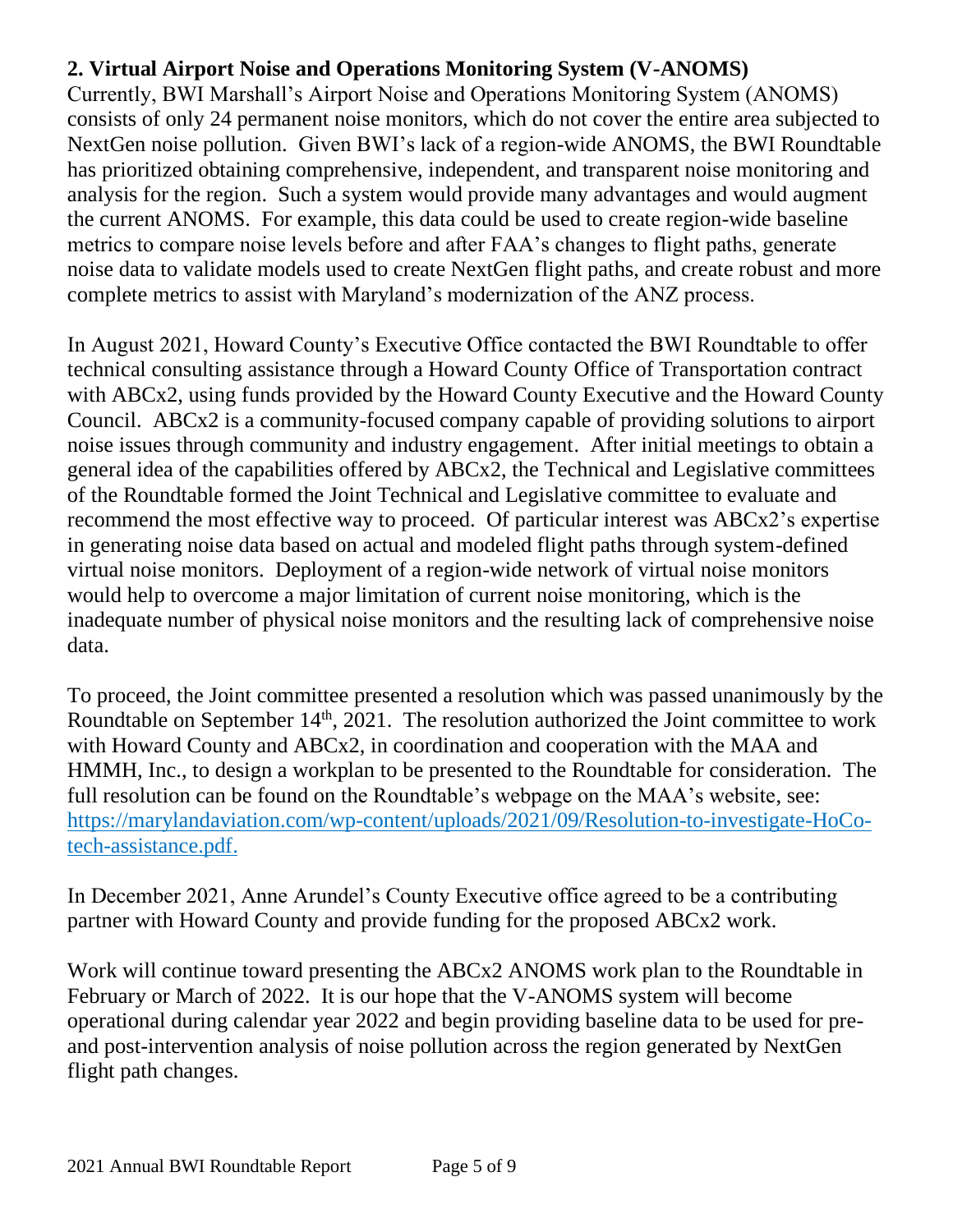# **3. FAA Noise Survey Response**

In March 2021 the BWI Roundtable submitted comments in response to the FAA Neighborhood Environmental Survey (NES) published January 2021. Although the Roundtable critiqued many aspects of the NES, it was concluded that despite these shortcomings, the survey results were "*still valid and only begin to indicate the true extent of the problem."*

The full response of the BWI Roundtable to FAA-2021-0037 can be found on the Roundtable's webpage on the MAA's website, see: https://marylandaviation.com/wpcontent/uploads/2022/01/2021-03-15-Roundtable-Letter-to-FAA-in-Response-to-Neighborhood-Environmental-Survey-NES.pdf

# **4. Maryland General Assembly**

In 2020, the BWI Roundtable adopted a resolution in support of SB0184/HB0310 University of Maryland, Baltimore – Study on the Health Effects of Air Traffic Noise. The legislation received bipartisan support and passed both chambers but was vetoed by Governor Hogan due to pandemic-induced fiscal concerns. In response to continued bipartisan support, Governor Hogan provided funding for the study which commenced in 2021 and is expected to be completed by September 2022.

# **5. BWI Noise Complaints**

The global pandemic resulted in a decrease in noise complaints in 2020 followed by subsequent increases in 2021 as flight operations at BWI returned to previous levels. A more comprehensive analysis of the effects of pandemic-induced changes to flight operations at BWI is not possible with the technical analysis provided by the MAA at the time of this report.

Through comments at BWI Roundtable meetings and email communication, members of the public have expressed confusion and frustration with the noise complaint process. Citizens have been reporting the noise pollution impacting them and their families for years without seeing any reduction in noise. Many have expressed their wonder why they should continue to report the continuous and increasing frequency of noise pollution to which they and their families are exposed. Furthermore, the mechanism for filing noise complaints is not readily available or adequately publicized, especially for those further from the airport where NextGen introduced unexpected noise pollution.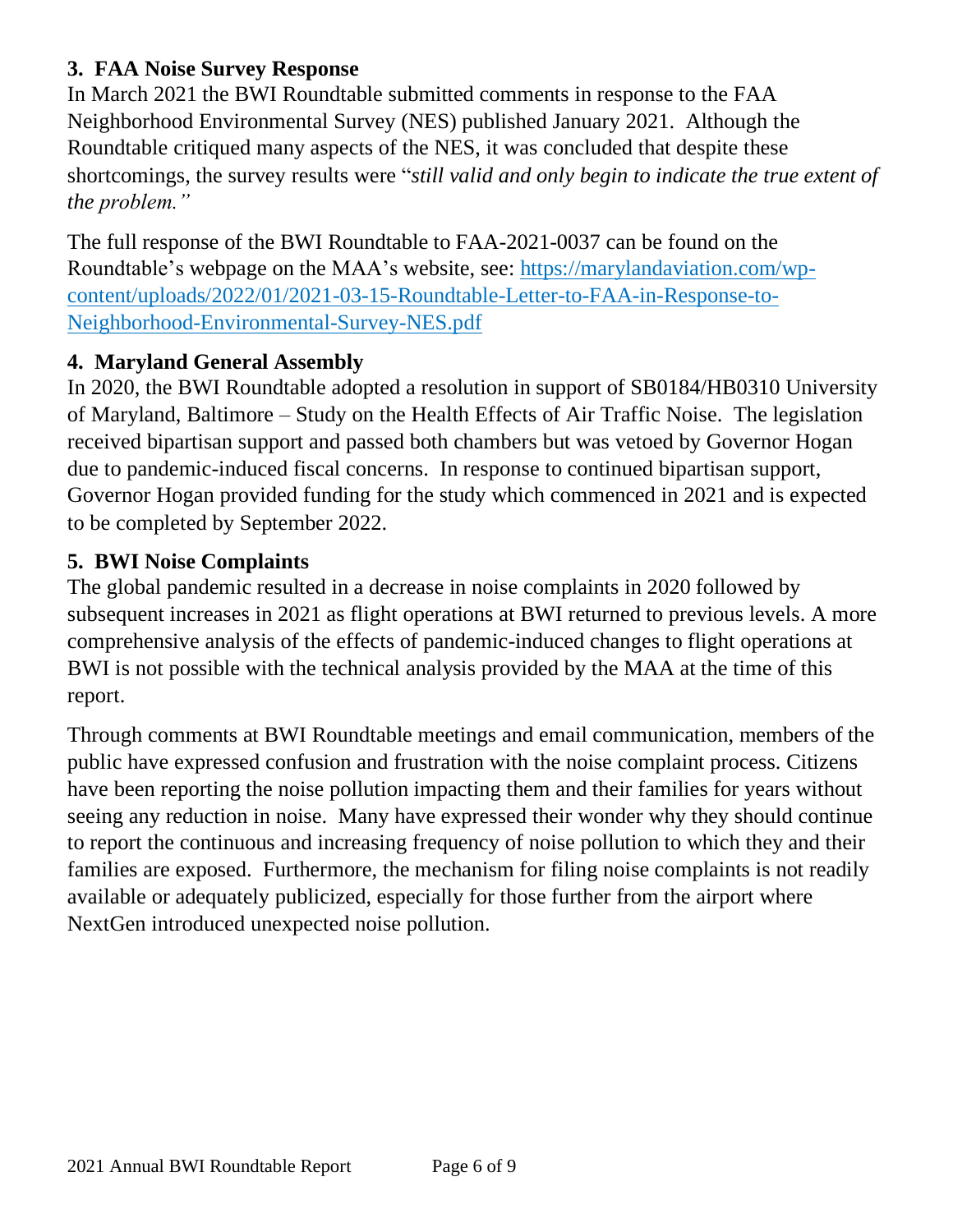## **IDENTIFIED AND UNRESOLVED PROBLEMS AND RISKS**

- 1) Any changes implemented by the FAA during the current PBN process at BWI Marshall are meaningful and necessary; however, the FAA has no plan to address the remaining significant and crippling noise pollution being experienced, including:
	- Airplanes flying in low and highly concentrated arrival routes over Anne Arundel County causing major noise pollution, unnecessary health/stress, and negative monetary impacts for its residents. These altitudes are significantly lower than arrival altitudes flown pre-NextGen.
	- Continued overconcentration of nearly all BWI departures over Howard County. This problem will only grow worse with any increase in operations at BWI.
- 2) The FAA's process for designing and managing flight patterns in the national airspace fails to consider (or de-prioritizes) the presence of, or effects on, densely populated areas, historic areas, local established noise abatement areas, etc. From our experience, communities subjected to noise pollution resulting from NextGen technology are not considered to be stakeholders by the FAA, which has no primary legislative mandate to protect the environment from the harmful effects of commercial aviation.
- 3) Congressional and state leadership may consider the presence and growth of the airport as an economic boon in error. A growing body of international scientific research has linked aviation noise pollution to billions of dollars in healthcare costs over relatively short periods of time, measurable increases in childhood illness and learning deficits, loss of productivity and depreciation of real estate values among other fiscal impacts.
- 4) The composition of visibly settling aviation exhaust particulate and invisible exhaust pollution created by the low and concentrated paths of commercial aircraft is unknown. The components and effects of the physical pollution need to be determined and assessed to their impact on human, wildlife and environmental health.
- 5) The ten-year planned expansion of BWI Marshall and subsequent increases in flight operations will worsen the noise and particulate pollution crisis in Maryland so long as there is no solution to NextGen nor a demonstrated ability of the MAA or Maryland leadership to protect Maryland residents from the FAA's administration of the airspace.
- 6) The BWI Roundtable has become the de facto locus for airport noise pollution- related concerns and possible source for solutions in the region. However, the BWI Roundtable is composed of citizen volunteers who have spent considerable amounts of personal time becoming proficient in aviation noise and airport operational issues. This structure is a high to medium-term risk as volunteer committees find it difficult to maintain hard-gained institutional knowledge, especially in such a highly technical undertaking such as this. In the absence of dedicated funding, administrative and legal support, the Roundtable may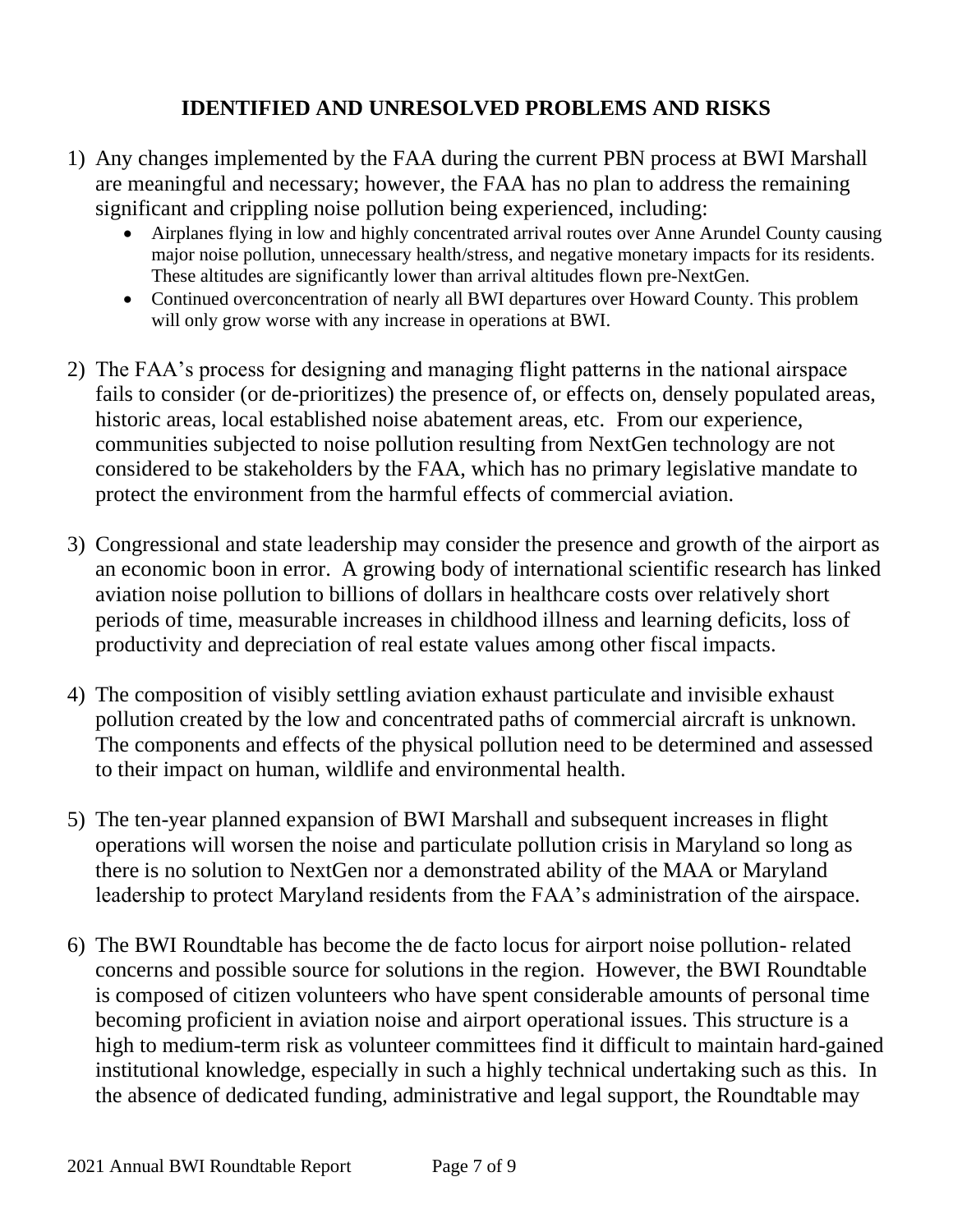not be able to continue at a high level of activity for the amount of time required for longterm governmental and technical processes to achieve results.

# **RECOMMENDATIONS**

The FAA's NextGen program not only revolutionized the regional and national airspaces, but it also disrupted all prior State of Maryland environmental and public policy frameworks for commercial aviation impacts. Maryland's commercial aviation-related public policy needs to be modernized in light of NextGen's disruptive aspects. Since BWI Marshall is owned by the State of Maryland, we believe that the General Assembly is the appropriate representative body to balance competing interests through legislation. The Roundtable has recently commented on certain possible changes to COMAR and the ANZ recertification process, identifying possible upgrades reflecting the radically changed noise and particulate pollution environment.

#### **We urge the General Assembly to review our comments on proposed changes to COMAR and the ANZ recertification process and determine how best to achieve an upgrade and modernization of COMAR before the next ANZ recertification process begins.**

NextGen was implemented nationally by the federal government without any comprehensive cost/benefit analysis and little, if any, research into the physical and mental health effects of the new technology on human beings. The results have been extremely unpleasant for our communities, debilitating for many individuals and do not promote the long-term acceptance of commercial aviation growth in the State.

## **We urge the General Assembly to incorporate cost/benefit analysis into all BWI-Marshall-related legislation and budget actions and create a more focused means beyond the Roundtable to advance that goal.**

NextGen dramatically unbalanced the interests of central Maryland communities and commercial aviation. That balance, which existed for decades without controversy, needs to be restored.

**We urge the General Assembly to create through legislation the means for the equally compelling, but competing, interests of airport-related economic growth and citizens' rights to health, happiness and a reasonable quality of life to be weighed and decided before decisions are rendered.**